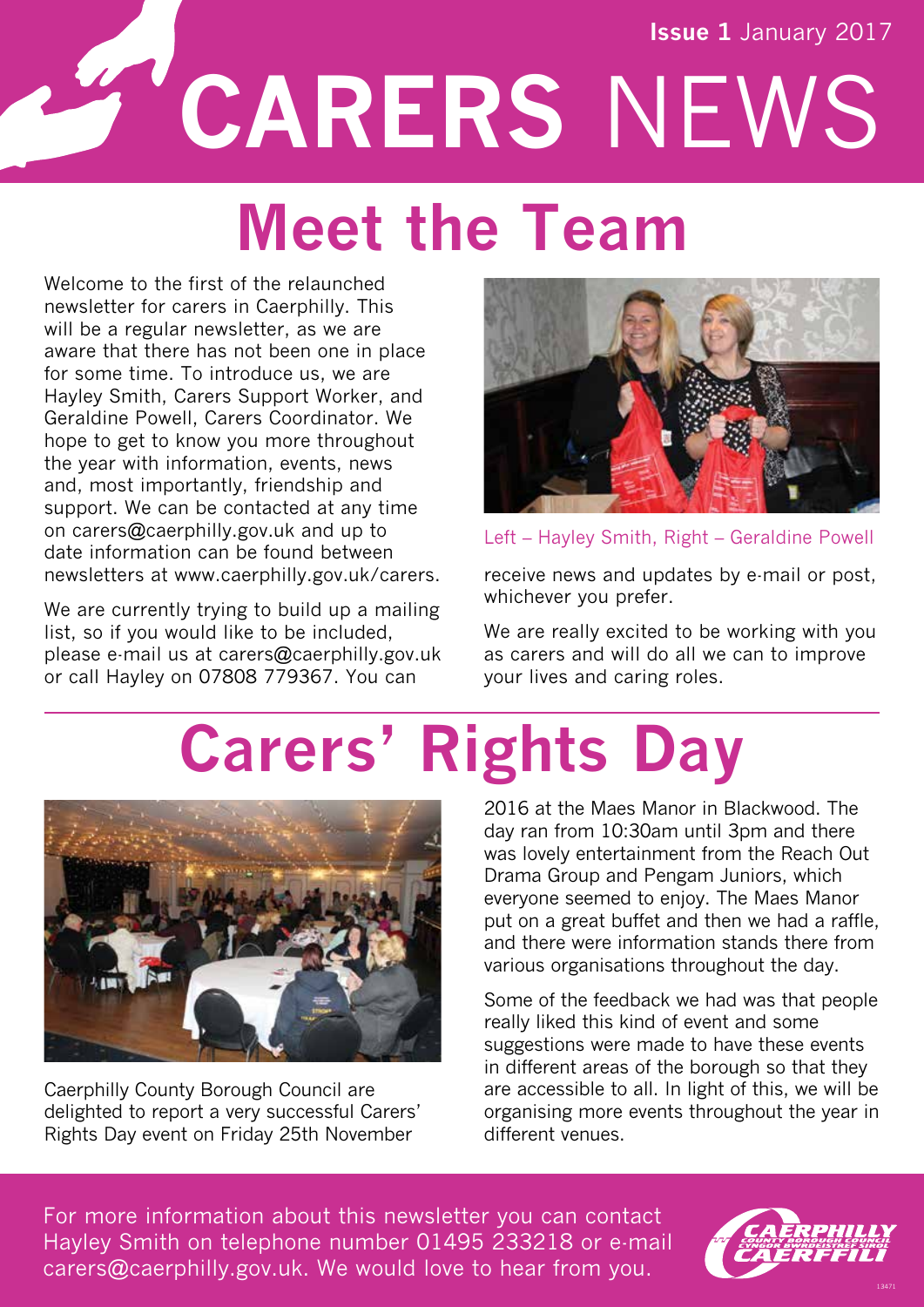### **Events**

10th February 2017 - Carers' shopping trip to Bath. First pick up 8:30am in Blackwood, 8:45am in Maesycwmmer and 9:00am in Caerphilly. We will leave Bath at 4:30pm. For more details and to book a place, please contact Hayley Smith on 07808 779367 or e-mail carers@caerphilly.gov.uk

31st March 2017 - Afternoon tea at Gaffacino's, 24 Penallta Rd, Ystrad Mynach, Hengoed CF82 7AN at 1:15pm. To book a place, please contact Hayley Smith on 07808 779367 or e-mail carers@caerphilly.gov.uk

\*\* More to be added throughout the year, we will update you in future newsletters and also add details to the website: www.caerphilly.gov.uk/carers\*\*

# **Carers' Groups**



### **Caerphilly**

The Caerphilly carers' support group will meet on the first Friday of the month in Caerphilly Library, The Twyn, Caerphilly CF83 1JL. Please come and join us for a tea or coffee and biscuit, where you can chat with others who have experience of a caring role.

The first date is Friday 3rd February 2017 from 2pm – 3:30pm; we'd love to see you there.

#### **Risca**

The Risca carers' support group will meet on the second Thursday of the month in Risca Library, Unit B, Risca Palace, 75 Tredegar Street, Risca NP11 6BW. Please come and join us for a tea or coffee and biscuit, where you can chat with others who have experience of a caring role.

The next date is Thursday 9th February 2017 from 2pm – 3.30pm; we'd love to see you there.

#### **Rhymney**

The Rhymney carers' support group will meet on the third Wednesday of the month in Rhymney Library, Victoria Road, Rhymney NP22 5NU. Please come and join us for a tea or coffee and biscuit, where you can chat with others who have experience of a caring role.

The first date is Wednesday 15th February 2017 from 11am – 12:30pm; we'd love to see you there.

#### **Blackwood**

The Blackwood carers' support group will meet on the last Tuesday of the month in the Markham Meeting Room, Blackwood Miners Institute, High Street, Blackwood, NP12 1BB. Please come and join us and you can chat with others who have experience of a caring role.

The first date is Tuesday 31st January 2017 from 1pm – 2:30pm; we'd love to see you there.

There are other groups for carers that meet within the borough run by other organisations, please contact us for more details.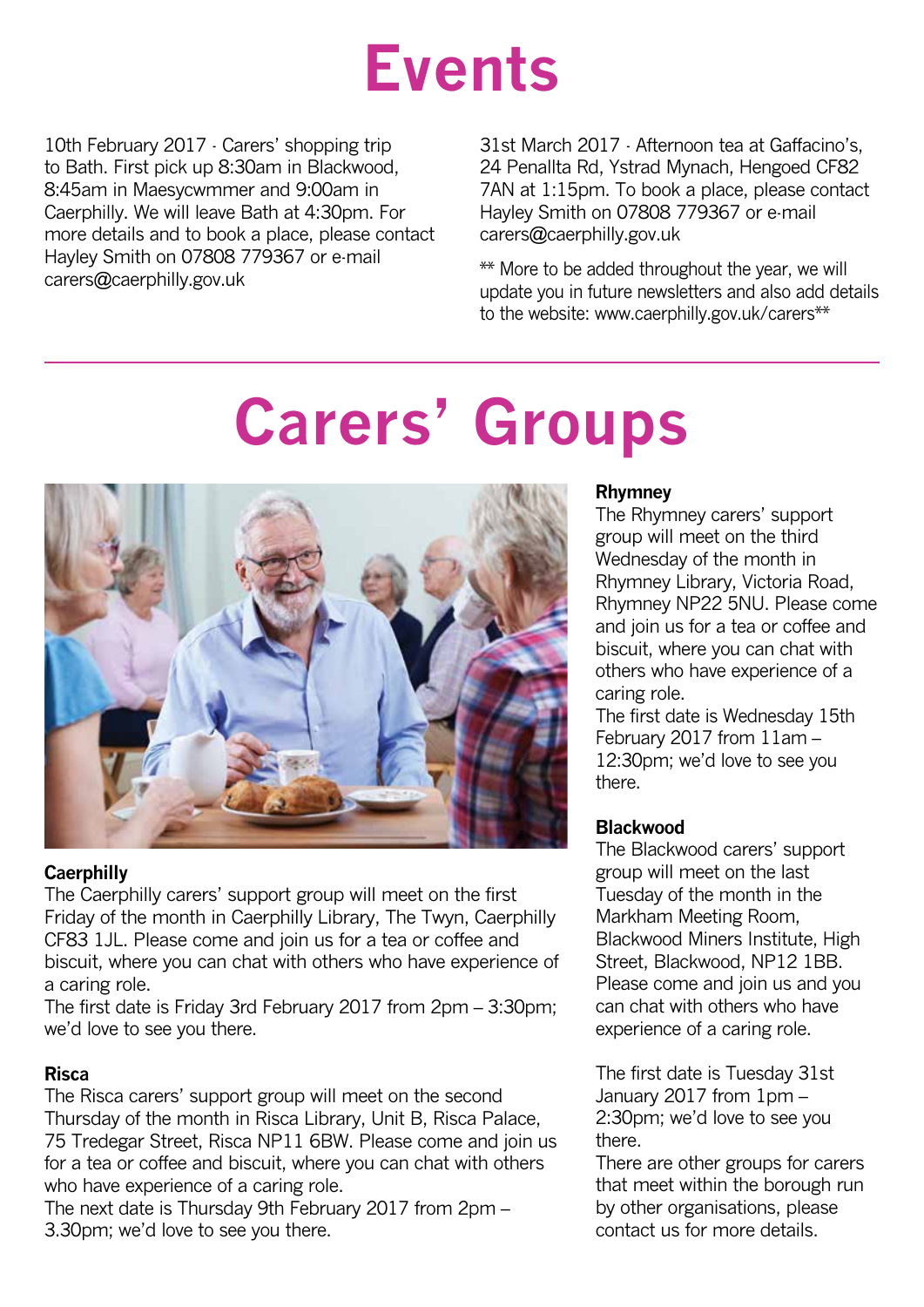# **Young Carers**

Barnardo's Young Carers Service has continued to support young people this year, to gain many individual and whole service achievements.

The year began with seven young people attending a Royal Garden Party to celebrate 150 years of Barnardo's.

Lewis (one of the service peer mentors) took part in this event and more recently, with support from musicians at RecRock, has helped young carers to write lyrics and produce their own song.

### **The Young Carers Song**

**The road is long and my load is heavy, feeling so tired and drained My body's weak and the road is long and steady, but I know I'm gonna make it home My head is strong, my thoughts are lifted, feeling alive again With a helping hand and I'm up and ready, I know I'm not alone**

When asked to give feedback on the support Lewis has gained as a young carer and via peer mentoring, Lewis stated:

"As a young carer I benefited from attending groups as I used them as a form of respite and was also able to meet others in similar situations, they helped me to manage the stress I was experiencing at home."

"Having other support on my own and going to groups about mental health helped boost my confidence and self-esteem."

Lewis also said "Support provided to my parents in respect of signposting them to other services made a significant difference to the whole family."

Lewis voiced of his peer mentor role and being supported to be more involved in the running of the groups, "It gave me the confidence to put myself forward enabling me to assist others and raise awareness of young carer's issues."

### **Chorus**

**I believe in me With Barnardo's by my side Instead of feeling sadness With tears in my eyes The true me starts to rise**

**My days are long my time is short, feeling so great today I'm fit and healthy and my spirit is ready I can finally see my home**

**My heart is full, my ways are sturdy I've done it all today I offer my hand to someone who's struggling So they know they're not alone**

### **Chorus**

**I believe in me With Barnardo's by my side Instead of feeling sadness With tears in my eyes The true me starts to rise**

Lewis has also attended the Carers Rights Day and the Young Wales Conference, where he staffed an information table which involved speaking to the Children's Commissioner Sally Holland.

He also said "Attending the Queen's garden party this year in honour of Barnardo's 150 years was brilliant, I felt part of something and proud to represent the Caerphilly Young Carers." "Since my time with the Young Carers Service I have developed good communication skills, problem solving, leadership, teamwork, and more importantly how to be reliable and a good role model to other young people. I also have a better understanding of safeguarding, which I have shared with other young people.

All the above helped me put myself into further education and to want to apply for work. I recently had confirmation that I had been successful in securing employment.

Having support from Caerphilly Young Carers has been a really big help and without it I would not have attended college, or had the confidence to